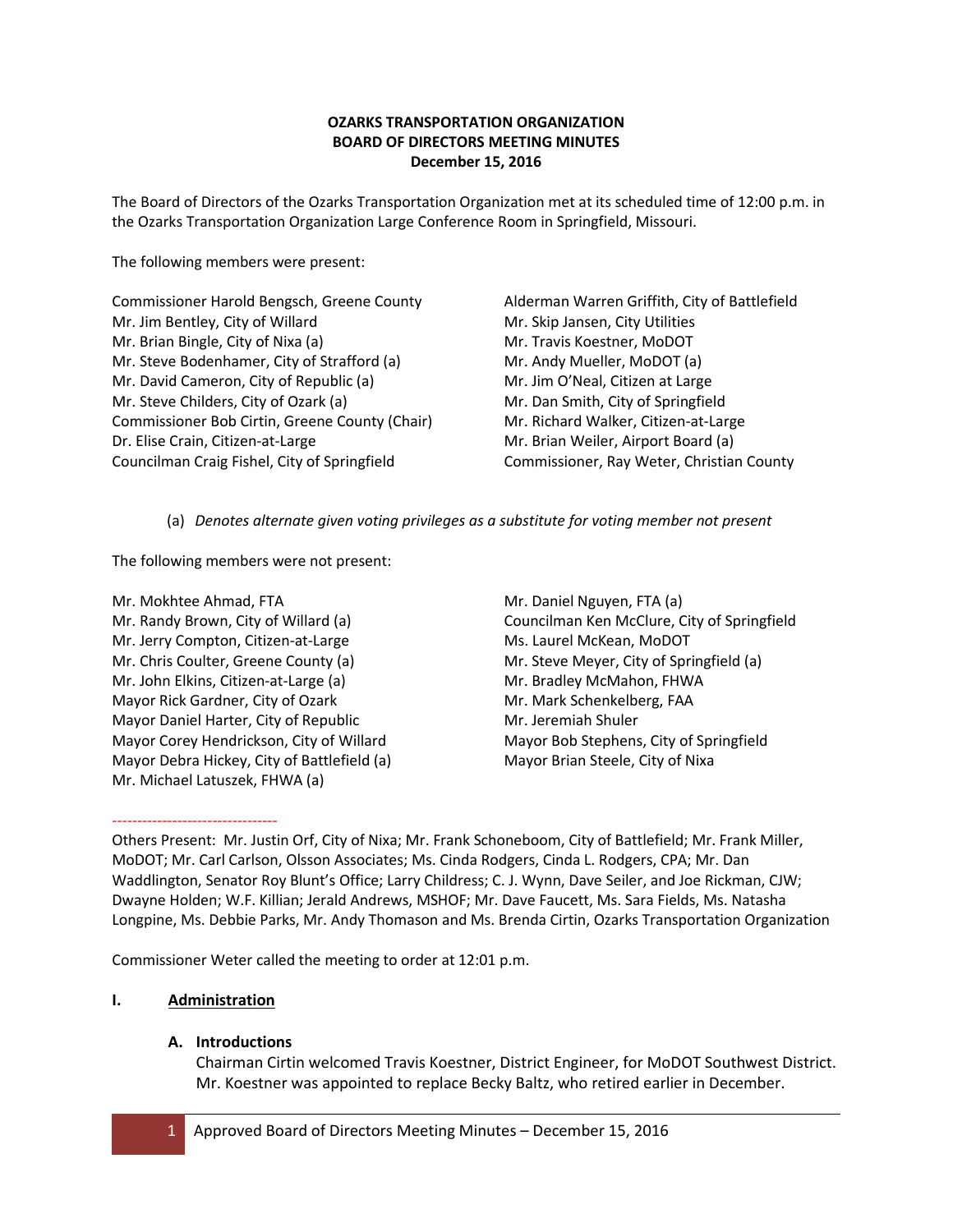## **B. Approval of Board of Directors Meeting Agenda**

Mr. Cameron moved to approve the December 15, 2016 agenda. Mr. Weiler seconded the motion and it was unanimously approved.

## **C. Approval of the October 20, 2016 Meeting Minutes**

Mr. Bingle moved to approve the October 20, 2016 Meeting minutes. Dr. Crain seconded the motion and it was unanimously approved.

## **D. Public Comment Period for All Agenda Items**

Sara Fields noted there was public comment that had been received by the OTO included in the agenda packet. She said there was a comment from the City Administrator of Rogersville, asking for continued improvements to U.S. 60 East, as well as comments from the Nixa School District.

## **E. Executive Director's Report**

Sara Fields introduced Brenda Cirtin as the recently-hired Administrative Assistant. Ms. Fields noted Ms. Cirtin's many years of experience as City Clerk with the City of Springfield and the expertise she brings to this position.

Ms. Fields informed the Board that there were directions laid at their places on how to utilize the Kindles if they had any questions.

Ms. Fields stated the OTO has been working on performance measures. She said these are coming from the Federal Highway and Federal Transit. She said the first item the Board will see are targets on Transit Asset Management. In 2017, there will be a focus on reporting on safety, which is the first step as part of the new transportation bill.

She added the OTO continues to work with various Committees. The Local Coordinating Board for Transit has solicited applications for Human Services vehicles. The Congestion Management process is coming to a close and the Board should have this report on the next agenda. The Bicycle and Pedestrian Committee has been working on the Trail RFQ for the plan. These are due in January. The OTO has been working with a company to develop the Let's Go Smart Website. This should be about a three-month turnaround once the contract is signed. The OTO is also working with the Traffic Incident Management Committee, developing ways to plan for better traffic incident management. The OTO continues to attend the Southwest Missouri Council of Governments (SMCOG) to coordinate with their plans. Ms. Fields noted she is a member of the Springfield Area Chamber of Commerce Transportation Committee for the legislative agenda relating to transportation and safety.

The Missouri Public Transit Association will be in Springfield in August for their conference. There will be a session on place-making and transit-oriented development near the new transfer station. She said they are excited to bring in national experts to discuss how to develop downtown with transit in mind.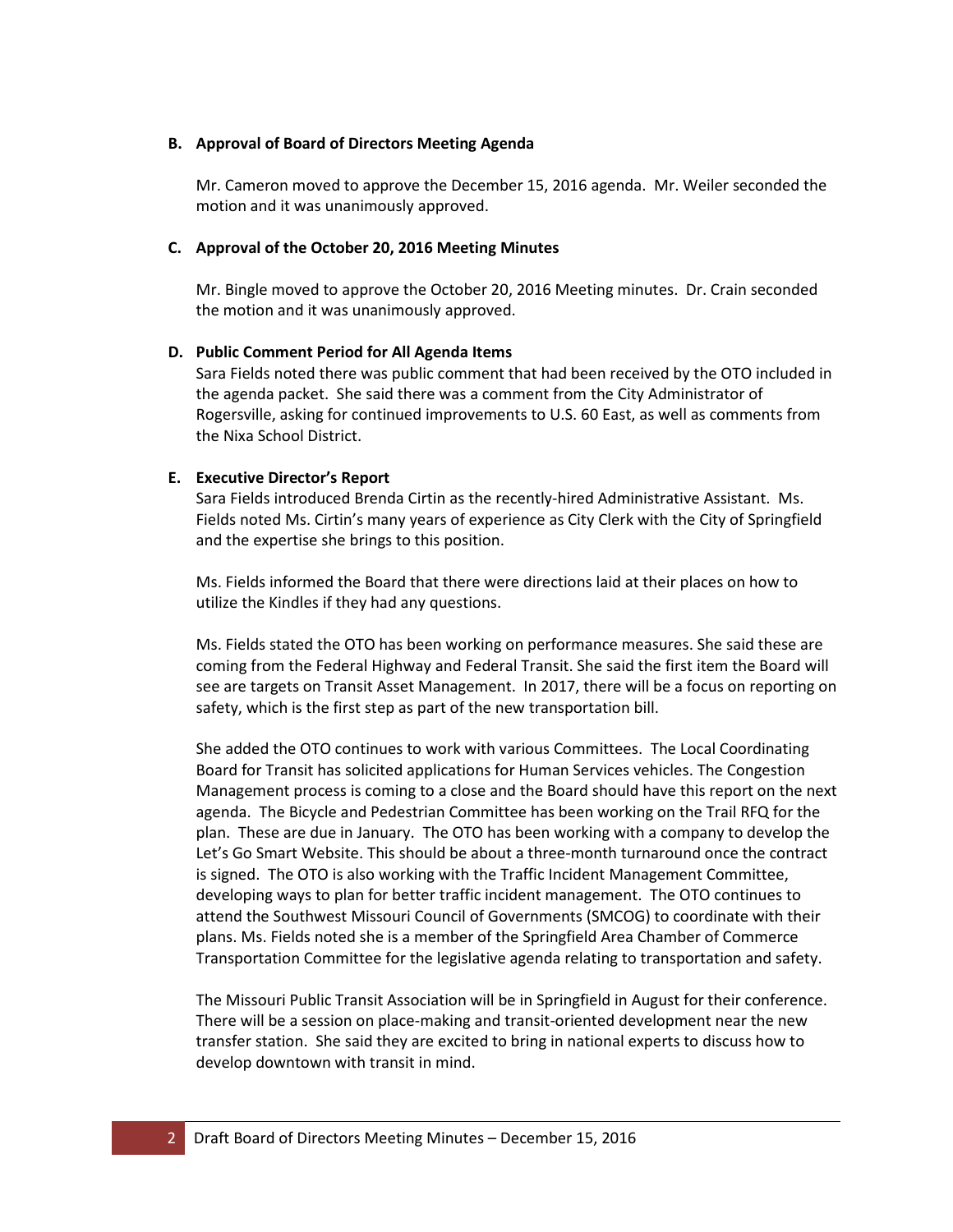## **F. MoDOT Update**

Travis Koestner said he was happy to be in Springfield and believes partnerships are vital to solving transportation problems. Ms. Koestner stated he has been with MoDOT for twenty-two years, most recently in the Central District. He requested his contact information be included with these minutes to ensure the members have his information.



Mr. Koestner requested Frank Miller provide the update on activities. Mr. Miller said this is somewhat of a quiet time for them, however, Chestnut Expressway is currently under construction. He said they are getting ready for development of the new construction program this Spring that feeds directly into the Transportation Improvement Program that the Board will be voting on, including the list of priorities that MoDOT will use in developing the new construction program.

Mr. Miller said the MoDOT website has a guide available that does a very thorough effort in explaining where funding comes from, both the state and federal level, and how it is used. He encouraged the Board to go to the website [\(www.modot.gov\)](http://www.modot.gov/) and view the guide.

Mr. Childers referenced a project in Ozark that is waiting for the TIP to be signed and asked if either Governor Nixon or Governor-elect Greitens would be signing this in the near future. Mr. Miller responded the TIP was in Governor Nixon's office, awaiting his signature.

## **G. Legislative Reports**

Dan Waddlington, Senator Blunt's Office, stated Elaine Chow is the Secretary of Transportation appointee. He said he believes there will be an emphasis on infrastructure in the new Administration. He said, as always, the question will be where will the funding come from. He said he expected some push-back as the funding currently is deficit spending.

Mr. Waddlington stated despite pressure to the contrary, the Electoral Congress is slated to elect Donald Trump as President on Monday, December 19, 2016. He said Congress will be sworn in on January 4, 2017, and it appears they will "hit the ground running" and transportation and infrastructure will be one of their main issues.

He said he believed he will have more concrete information for the Board meeting on February 16, 2017.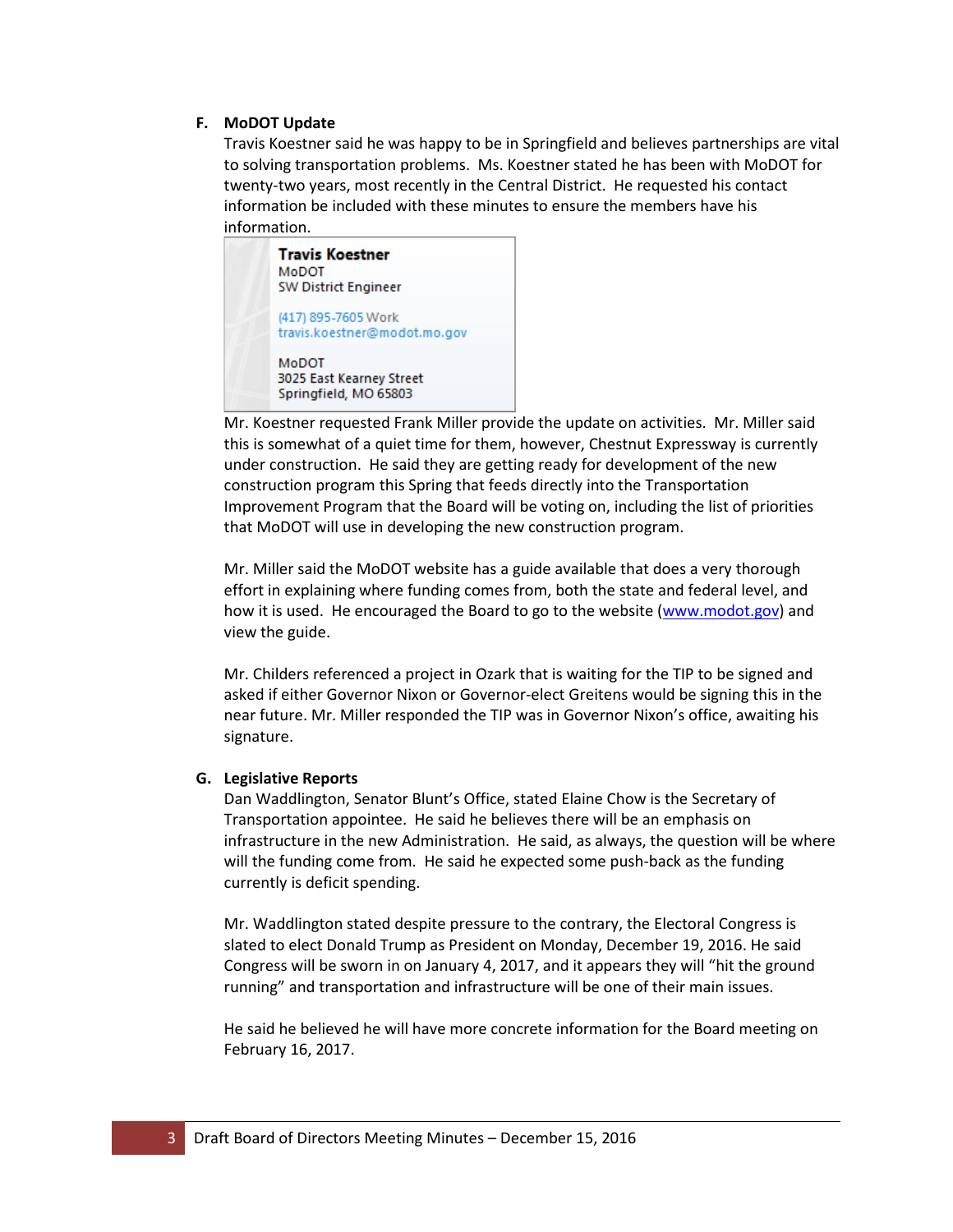## **II. New Business**

## **A. US 60 Roadway Improvement Request**

Chairman Cirtin stated a group of citizens asked to be placed on the agenda to address the Board on a possible improvement project for US 60. He introduced Dwayne Holden who introduced those in attendance. Mr. Holden stated their interest is to try and improve Hwy 60, and the development of a quadrant of acreage along this corridor. He introduced Joe Rickman, Senior Transportation Resource Engineer with CJW.

Mr. Rickman said their company had been asked to look at and speak to a quadrant in the Southeast Greene County area; more specifically east of Lake Springfield, north and south of US 60. He said there are between 2500 and 6000 acres that is currently farmland and largelot homes and there is a desire to turn this into a strong economic area for Springfield.

Mr. Rickman said that good transportation access is a key factor to economic growth. He referenced the information packet that had been previously provided to the Board and noted the goal is for good, safe access to Hwy 60. He noted that while access is not totally unsafe, it could be better. He said there are currently 2500 acres in this area that could access US 60 from a new entry. He said if this land opens up in this area, he is aware of at least two new facilities that is interested in building there. He said the issue for these entities is the current access; they are not comfortable with the design.

Mr. Rickman stated this area is ripe for development. He said they believed with thoughtful planning, the north/south corridor created by this could tie Battlefield Road to Ozark. He said this could be an alternative to Hwy 65. He also stated that one of the positives of this project is that three of the current low-grade crossing could be eliminated. This could provide for smoother traffic control, reduce the number of severe crashes and create a traffic bypass for a portion of Hwy 60.

Mr. Rickman touched on the challenges of this proposal. The right-of-way is tight, the spacing does not meet the two-mile separation, and funding. Mr. Rickman said they would be happy to work with the Technical Committee to see what could be developed.

Mr. Rickman said all this group is asking for today is for the Board to respectfully consider organizing a Committee to fully review this concept to meet the needs of this area to fully develop and create a safer corridor.

Mr. Jerald Andrews, Executive Director with the Missouri Sports Hall of Fame (MSHOF) stated he had been there for over two decades and they are very concerned not only with the safety, but also the impact any change could have on the MSHOF. He said there are about 50,000 visitors annually to the MSHOF, plus they manage the PGA Golf Tournament that is held at Highland Springs each year. He said there is some concern as to what impact moving the intersection might have on this event.

Chair Cirtin asked if anyone could name the businesses that are interested in locating in this area. Mr. Dwayne Holden said there are a couple of nursing homes that are interested in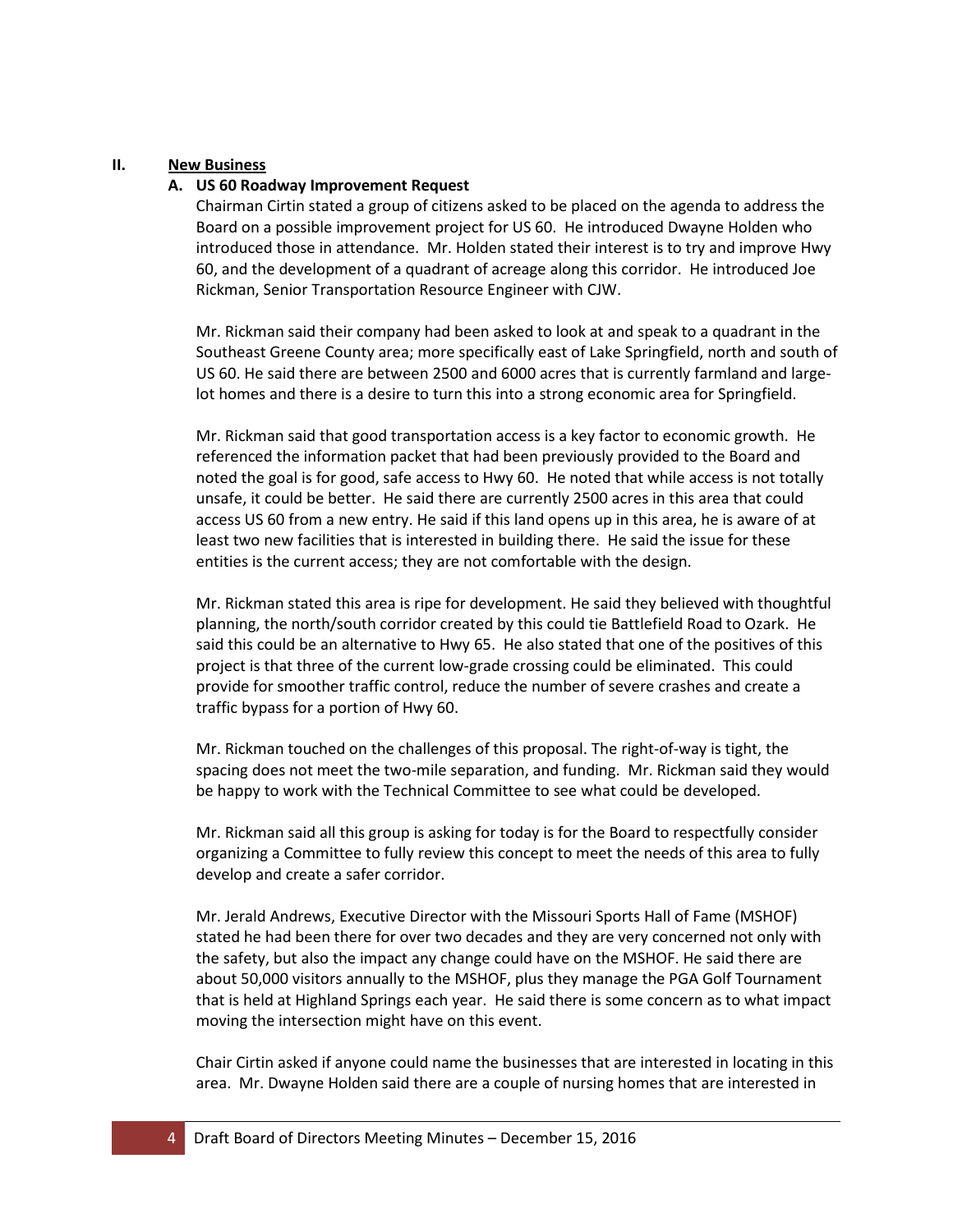locating there and that Mercy is interested in building a facility in this area, if safe access is available. He said there is also a hotel that is interested in building a facility in the area.

Mr. Weter stated he realized that some of the land for the outer road has been pledged, but asked if any additional property had been acquired. Mr. Holman said the land that had been donated goes from Black Hawk Road to the bank. He said if additional property was needed, he did not believe it would be very expensive.

Mr. O'Neal indicated that construction is about to be completed on the NN and J interchange and asked what the distance from that interchange and the proposed would be. Mr. Rickman stated it is about 1.5 miles from this one to the center of the NN & J interchange.

With no additional comments or questions, Mr. Cirtin asked Ms. Fields to have the Technical Planning Committee to meet with Mr. Holden and the appropriate persons to review this proposal.

Mr. Bingle asked how this proposal would connect with the proposal for the extension of Farm Road 170. Ms. Fields said her opinion is that the Technical Committee should look at both requests for improvements, this one and the request for improvements to the east/west corridor south of Battlefield. There was a consensus of the Board for these two projects to be considered at the same time.

## **B. 2018-2022 STIP Priorities**

Sara Fields stated that the Board had developed priorities for the Statewide Transportation Improvement Projects (STIP). She said Southwest Missouri had such great asset management that MoDOT had money for projects in the OTO area, which was not the case in other areas of the State. She said we were asked to develop a list of priorities and through a series of special meetings, this was accomplished in a short time. This year, she said staff is expecting funding projections from MoDOT in January, which will then tell us what projects can or cannot be completed. She said in 2008, the list of priority projects with regional significance was developed. She said the original list consisted of millions of dollars' worth of projects, and we've been working on that list since that time.

She said this original list was broken down into smaller projects and given scores. The Technical Committee then worked to see if the scores accurately reflected the value, and the priority. She said this resulted in some smaller priorities being combined, such as some on James River Freeway.

She said what is being presented to the Board is the list that the Technical Committee is recommending and the order that will be given to MoDOT as the OTO's recommendation for programming when funding priorities come down. She said the scoring is based on technical data, most of which is collected by MoDOT and is based on accidents, traffic volume, etc. She said the cost estimates are from the OTO and is based on historical data, however, MoDOT will develop their own cost estimates and will develop their own STIP.

Following a brief review of the proposed priority projects, Mr. Cameron moved the Board of Directors approve the 2018-2022 STIP Priorities. Dr. Crain seconded the motion.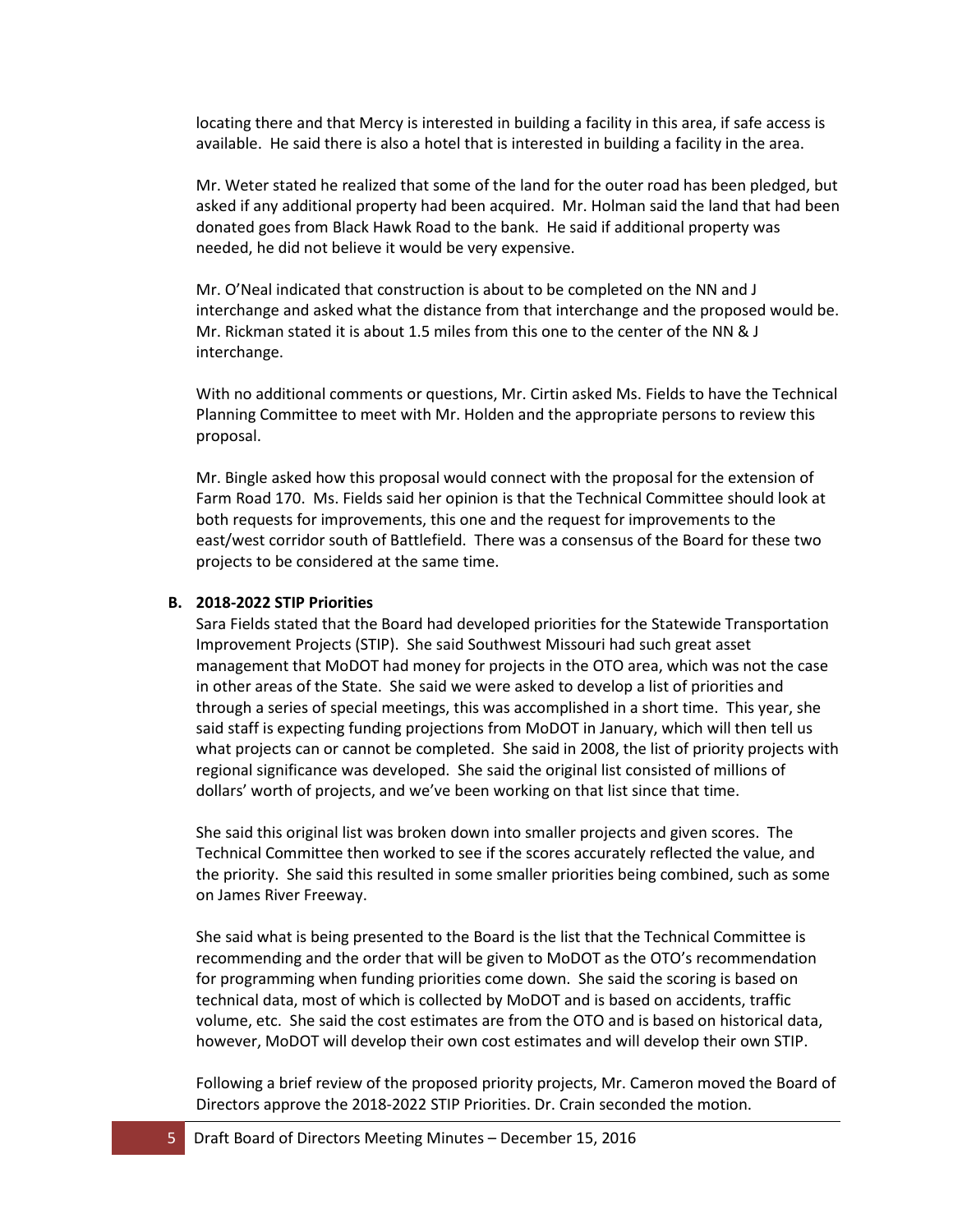Mr. Bentley asked if Washington gets generous with transportation funding and we have more money than anticipated, would this list of priorities hold true. Ms. Fields said yes, this is our one year list of projects, and it will be reevaluated next year.

Mr. Waddlington indicated he has heard of several options that may be considered. One of the options is repatriation of overseas funds, however, it would be a year before any monies would be realized from this option. He said he was under the impression that Congress wanted to move faster than this, but he was not sure how that would be accomplished.

Mr. O'Neal asked for a quick overview of the logistics of this list of priorities, such as how does this change and why. He asked if the Board approves this, is it approved as is with the understanding that the OTO has the ability to make amendments depending on available funding, needs presented, etc.

Ms. Fields stated that was correct. The OTO is trying to give MoDOT an idea of what we would like to see as they develop their STIP. She said that if there is an influx of funding and the Board wants to reconsider this list, that could be accomplished.

Mr. Koestner said he believed the Board had done a great job with this list and that funding was the issue, both on the national and state level.

With no further discussion, the motion was unanimously approved.

## **C. Amendment Number Two to the FY 2017-2020 TIP**

Natasha Longpine reviewed the proposed amendment, indicating it was a rather large amendment. She indicated the first 13 items were for City Utilities, and the next few are cost-share projects that will program the construction. The scoping for these projects was approved at the last meeting. She added an additional amendment is for the City of Springfield to obtain right-of-way for the Kansas Expressway extension project.

Sara Fields noted these are not all of the cost-share intersection projects, but are just the ones going forward in 2018 and that the fiscal year 2020 projects will be forwarded at a later date.

Mr. Weter moved to approve Amendment Number Two to the FY 2017-2020 Transportation Improvement Projects. Mr. Bentley seconded the motion and it was unanimously approved.

#### **D. Annual Listing of Obligated Projects**

Natasha Longpine stated this was a report produced by OTO each year. This report tracks the funding that has been obligated between October 1 and September 30, which is the federal fiscal year. This tracking shows what the federal government has committed to their share of a particular project, not necessarily what has been spent.

Ms. Longpine stated we are required by law to produce and publish this list thirty days after the end of the fiscal year and asked the Board to let her know if there are any corrections or changes.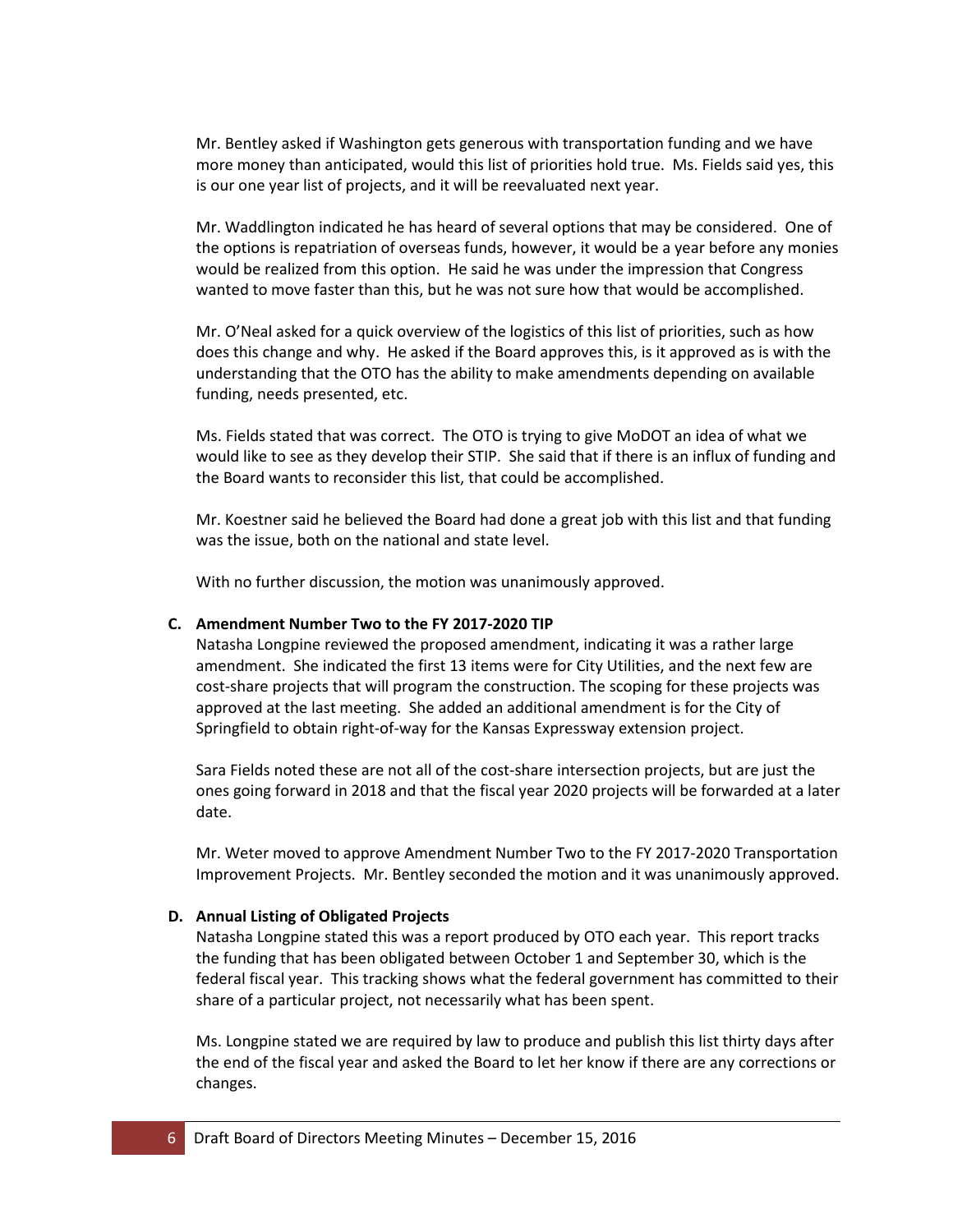Dr. Crain moved the Board approve the Annual Listing of Obligated Projects. Mr. Bengsch seconded the motion and it was unanimously approved.

#### **E. Federal Funds Balance Report**

Ms. Longpine stated the Federal Funds Balance Report is produced by the OTO twice a year. She noted this report is normally referred to as the STIP Fund balance report, however, the newest transportation bill has renamed this program to "better reflect its nature." It is now known as the Surface Transportation Block Grant program, so future reports will reflect this change.

Ms. Longpine noted the balance through September 30 is shown in the report, adding that costs shares may be counted towards this balance. Even though there is no state-wide cost share program, the local programs may still be counted, which is a real benefit to this area. She noted that following the inclusion of the intersection cost-share programs, are funds subject to lapse. MoDOT has a policy that stipulates you have three years to spend the funds, and with what is current and what is in the planning, this should not be an issue.

This report was for informational purposes only and no Board action was required.

#### **F. Independent Single Audit Report for FY 2015-2016**

Debbie Parks introduced Cinda Rodgers, CPA, noting she was the external auditor for the Ozarks Transportation Organization. She was hired in 2010 through the RFQ process. Ms. Parks noted that the Executive Committee sits as the Audit Committee, with the Treasurer serving as the Chair. She stated if there were to be an issue with the audit, this Committee would work with the Auditor to resolve the issue.

Cinda Rodgers stated she would like to discuss the objective of the audit first as there are several types of audits and sometimes there is confusion as to the particular audit to be conducted. She stated the OTO audit is a financial statement audit, so the objective is for her to issue an opinion as to whether or not the financial statements are fairly stated in all material respects in accordance with the modified cash-basis of accounting. She stated this is not a control or fraud audit, but she does have to consider these two things in performing the audit. She said she considers fraud as it may have an impact on the financial statements on which she is issuing an opinion. She said she also looks at internal controls in developing her audit procedures, indicating that if there were an area where there were weak audit controls, she would want to spend more time in that area.

Ms. Rodgers drew the Boards attention to her opinion, which she stated is an Unmodified Opinion, which is as good of an opinion as she can give. Ms. Rodgers stated the financial books for the OTO are in very good shape and praised Debbie Parks for her hard work. She stated she had no adjusting journal entries, which is very rare. She noted that she usually finds something that needs to be changed, but in Ms. Parks' case, she could not.

Ms. Rodgers briefly reviewed the financial statements, notes, and report with the Board. She stated she did not issue a Management Letter due to the fact she had nothing to complain about. She stated the internal controls are very strong in the organization and Sara and Debbie have a very good understanding of the importance of these controls and do an excellent job implementing them.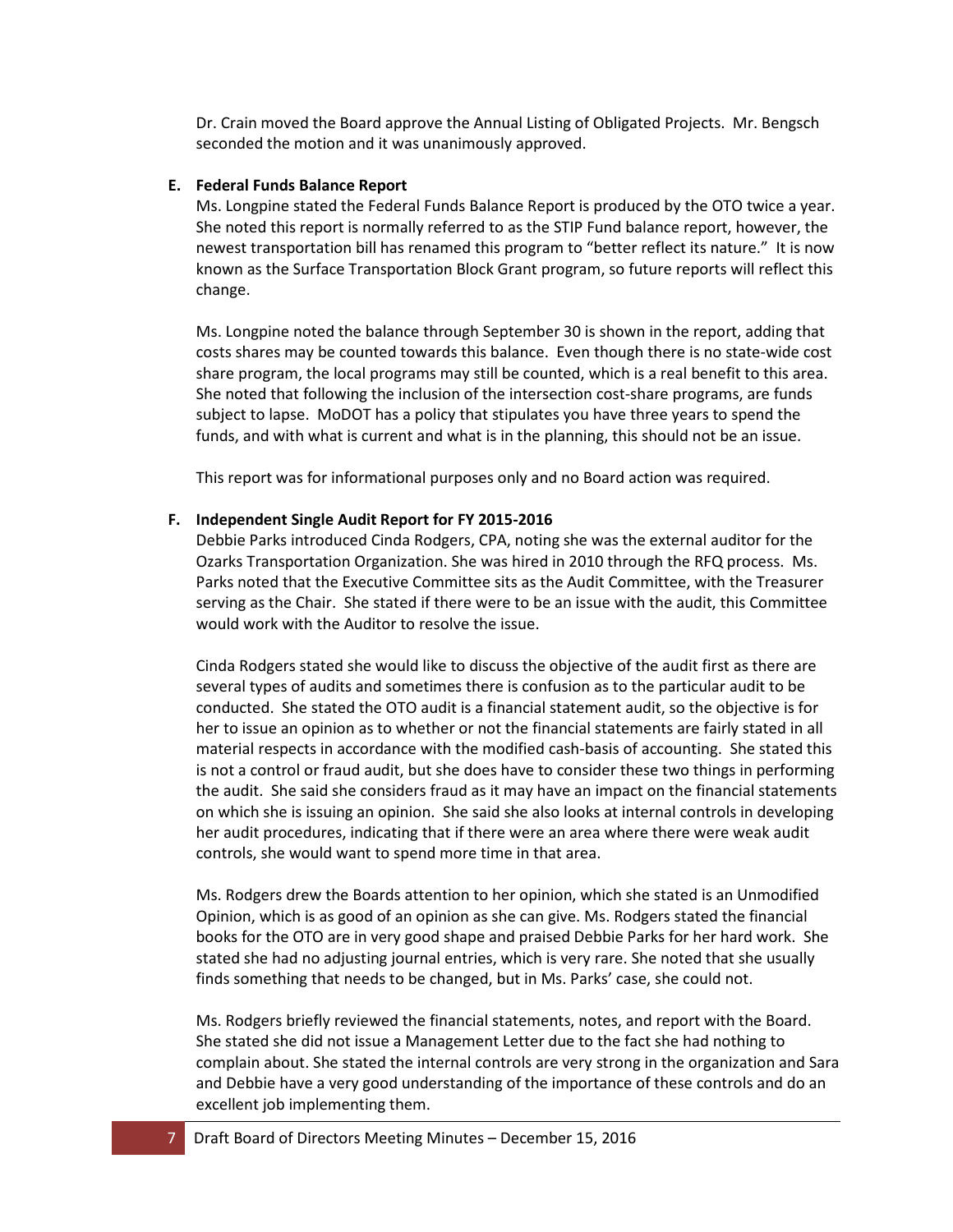She stated she is required to issue a letter to those charged with governance as a vehicle to communicate directly to the Board regarding any issues of concern. Ms. Rodgers reiterated there were none. She stated she had no problems working with management during the course of the audit, indicating that the staff was great to work with and was very accommodating.

Ms. Rodgers stated from her perspective, the OTO is a well-run organization and that staff does a great job keeping the financial statements in order. Chair Cirtin thanked Ms. Rodgers for this excellent report and also thanked Sara and Debbie for their diligence in maintaining the financial records.

Mr. Bengsch moved the Board of Directors accept the FY 2015-2016 Independent Single Audit Report. Mr. Weter seconded the motion. Mr. Cameron requested that the record reflect Ms. Rodgers comments of no problems or issues and that the Board's approval also included their commendation to staff for this very outstanding report. With no further comments or questions, the motion was unanimously approved.

## **G. Financial Statements for 1st Quarter 2016-2017 Budget Year**

Debbie Parks presented the financial statements for the first quarter of the fiscal year. She stated that so far, the OTO is at 21% of the budget in expenses, and 22% in revenue. She clarified for the Board that the OTO is largely financed by a reimbursable grant from the federal government, so there is normally a forty-five-day lag between the time reimbursements are submitted and monies received. She stated this means staff is unable to exactly match revenues and expenses.

She said the statements are submitted in two separate sets; one is the operational budget and the second is the Unified Planning Work Program (UPWP) budget. Ms. Parks briefly reviewed for the Board the information contained in the reports and reminded them the operating fund balance is the unrestricted reserve in the cash funds. Ms. Parks stated the UPWP is much the same except MoDOT allows the OTO to match the funds with in-kind funds, which are shown on the UPWP financial statements. Being able to include the in-kind funds allows for a higher reimbursement rate from the Federal government; which is 89% as opposed to 80%.

Ms. Parks stated the final report is the grant progress report, which is required to be included with each quarterly report. It is also submitted with the reimbursement submittals to MoDOT so they are aware of the status of the projects.

Mr. Weter moved the Board accept the first quarter financial report. Mr. Walker seconded the motion and it was unanimously approved.

## **H. Amendment Number Two to the FY 2017 UPWP**

Debbie Parks stated staff is requesting approval for Amendment Number Two to the 2017 Unified Planning Work Program (UPWP). She stated MoDOT had contacted staff regarding a grant that would allow the OTO to update the Human Services Transit Coordination Plan. The OTO has submitted the application and in anticipation of receiving this funding, staff has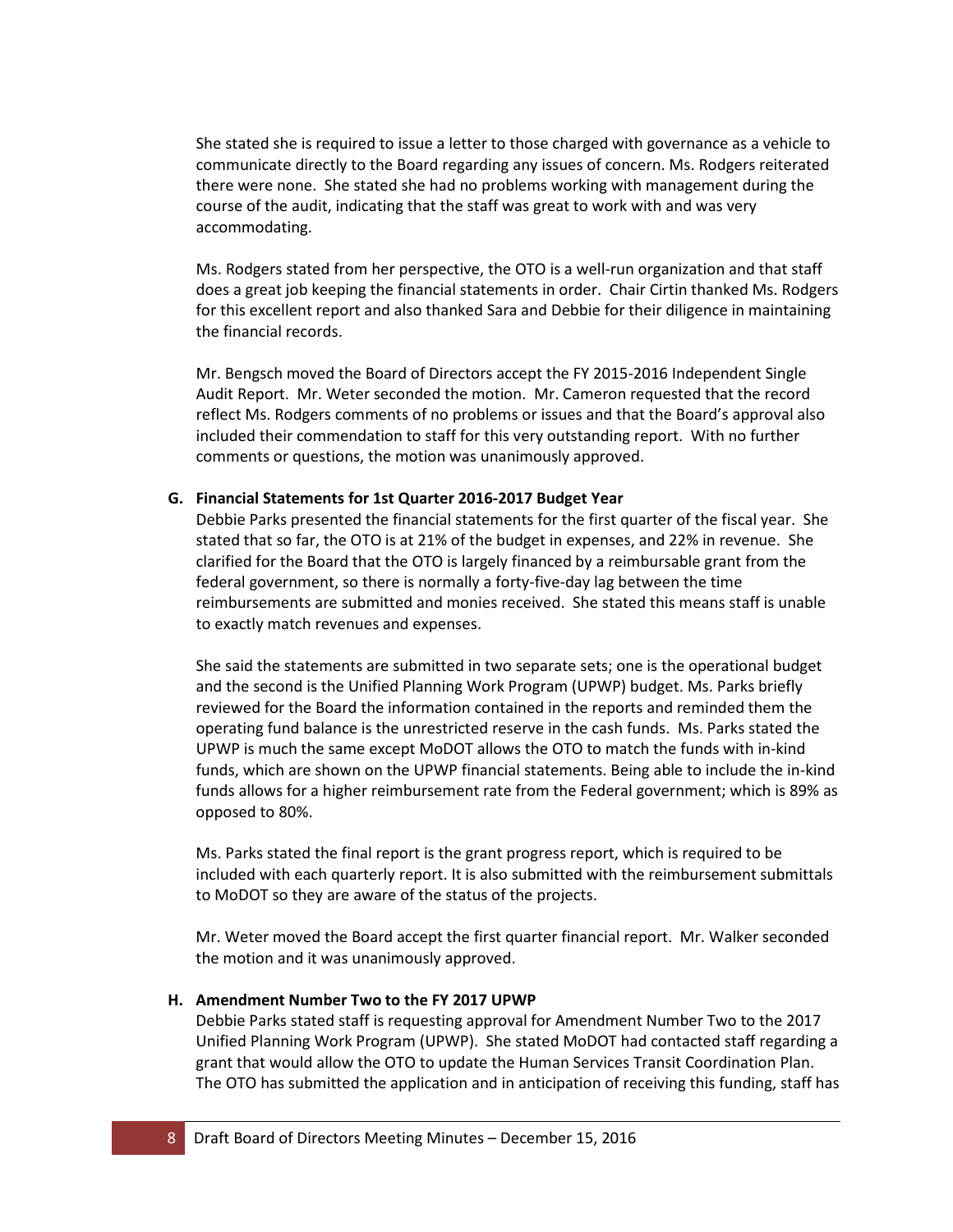updated the UPWP. She noted the OTO allowed opportunity for public comment on this proposed amendment, but none was received.

Mr. Bengsch moved to approve Amendment Number Two to the 2017 UPWP. Mr. Bentley seconded the motion and it was unanimously approved.

### **I. Amendment Number One to the FY 2017 OTO Operating Budget**

Debbie Parks stated in October the Board of Directors approved Amendment Number One to the Unified Planning Work Program (UPWP) budget. At that time, the Operating Budget was not amended. This action will approve the necessary adjustment to the Operating Budget.

Mr. Cameron moved the Board of Directors approve Amendment Number One to the 2017 OTO Operating Budget. Mr. Fishel seconded the motion and it was unanimously approved.

## **J. 2017 DBE Program Goal**

Debbie Parks stated the U.S. Department of Transportation has the Disadvantaged Business Enterprise Program (DBE). This is for small businesses that are owned by socially and economically disadvantaged individuals, including minorities. She added that as the OTO receives federal grant funds, we must review our DBE goal annually to ensure compliance with federal regulations. She said the OTO sought public comment on our proposed goal, but did not receive any responses. Ms. Parks reviewed the methodology that is followed to establish the DBE goal. The DBE goal is proposed to be zero, based on possible contract types and availability of firms to contract with that are considered DBE. She noted this is in keeping with goals from previous years, both those established by the OTO and by MoDOT. She reiterated this goal is only for the OTO's operational budget and not any of the region's construction projects, which are set by MoDOT.

Dr. Crain moved the Board of Directors approve the proposed annual Disadvantaged Business Enterprise goal. Mr. Weiler seconded the motion and it was unanimously approved.

## **K. Statutory Change for Participation in LAGERS**

Sara Fields stated LAGERS is the Local Government Employees' Retirement System and most of the OTO member jurisdictions participate in it. She stated as the OTO is tax funded, we are eligible to participate, but it will require a statutory change. She stated as the legislative season will begin shortly, staff is seeking approval to pursue the required change. She clarified this does not mean that the OTO will participate as there are still a number of details to be worked out, however, this allows the OTO to ask to participate. She briefly outlined the process following statutory approval.

Mr. Bengsch moved the Board of Directors approve the request to pursue a statutory change to allow OTO participation in LAGERS. Mr. Bingle seconded the motion.

Mr. Weiler asked if other MPOs would have an interest in joining the OTO is seeking this change. Ms. Fields stated the OTO is the only MPO that is not housed with a City, a County, or a Rural Fire Prevention and Control (RFPC) so the OTO is the only one that will be seeking this change. Mr. Bentley asked what type of assistance will be needed in getting this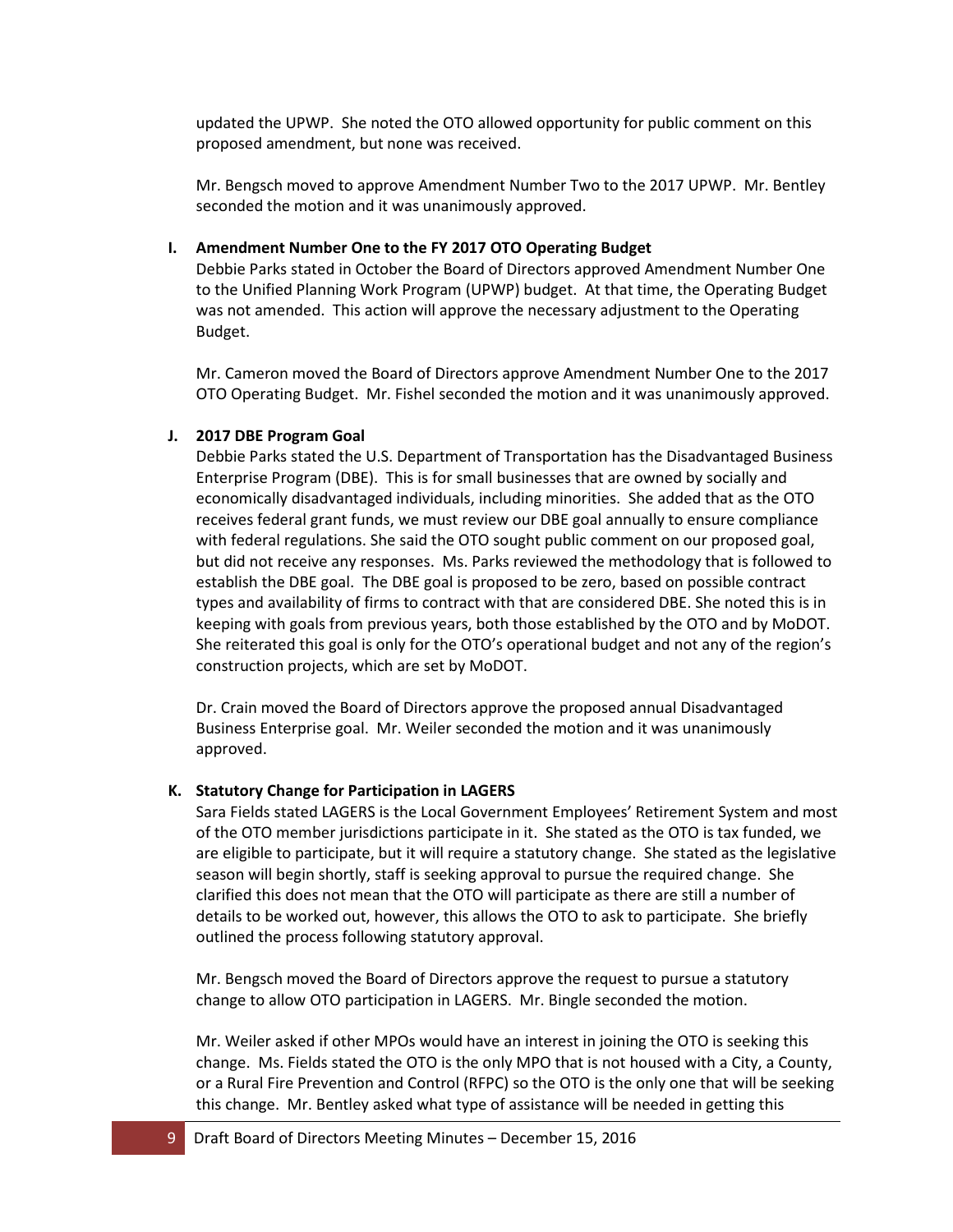accomplished. Ms. Fields responded that LAGERS is willing to help draft the language and will respond to questions regarding the proposed. The OTO will need to solicit support from our own Legislators and find a sponsor representative to propose the legislation. Mr. Bentley moved to amend the motion to include allowing Ms. Fields funding for the travel to Jefferson City that will be necessary to pursue this legislative change. Mr. Jansen seconded the amendment and it was unanimously approved. With no additional questions or comments the motion, as amended, was unanimously approved.

## **L. Nominating Committee Report**

Brian Weiler stated the OTO bylaws require that the Board of Directors elect a Chair, Vice-Chair, Secretary, and Treasurer. He thanked his fellow committee members, Brian Bingle and Ray Weter. He reviewed the progression that is outlined, noting that Christian County is next in the rotation for Chair. The City of Springfield is next in the rotation for Vice-Chair. He referred the Board to the proposed slate of officers that had been distributed in the packet for this meeting, and asked that the Board act on the proposed slate.

Mr. Weiler moved the Board of Directors adopt the proposed slate of officers. Dr. Crain seconded the motion and it was unanimously approved.

Chair Cirtin thanked the Nominating Committee for their hard work in this endeavor, and welcomed the new Chair and Vice-Chair.

Chair Cirtin reviewed the upcoming meeting dates for 2017. Mr. Weiler mentioned that several members would be absent for the February meeting as they would be involved in an exercise in Emmitsburg, Maryland, and asked if it should be rescheduled. It was determined that only a few members would be absent and if the alternates were in attendance, there would not be a problem obtaining a quorum.

## **III. Other Business**

- **A. Board of Directors Member Announcements**
- **B. Transportation Issues for Board of Directors Member Review**

# **C. Articles for Board of Directors Member Information** Chair Cirtin noted the Board would consider all three of these items at this time, if anyone had any comments to make.

Mr. Bingle thanked MoDOT for their administration of Hwy 14 and Hwy 160 interchange.

Mr. Childers thanked Sara and the OTO staff for assisting Nixa, Ozark, and Christian County in working through the process to utilize the Surface Transportation Block Grants, and in making sure we are getting the best use of the funds in these areas.

Mr. Weiler mentioned that while Mr. Koestner (MoDOT) is new to several of the Board members, he had worked with Mr. Koestner when he worked at MoDOT before becoming the Director of Aviation and this area is extremely fortunate to have him in this position.